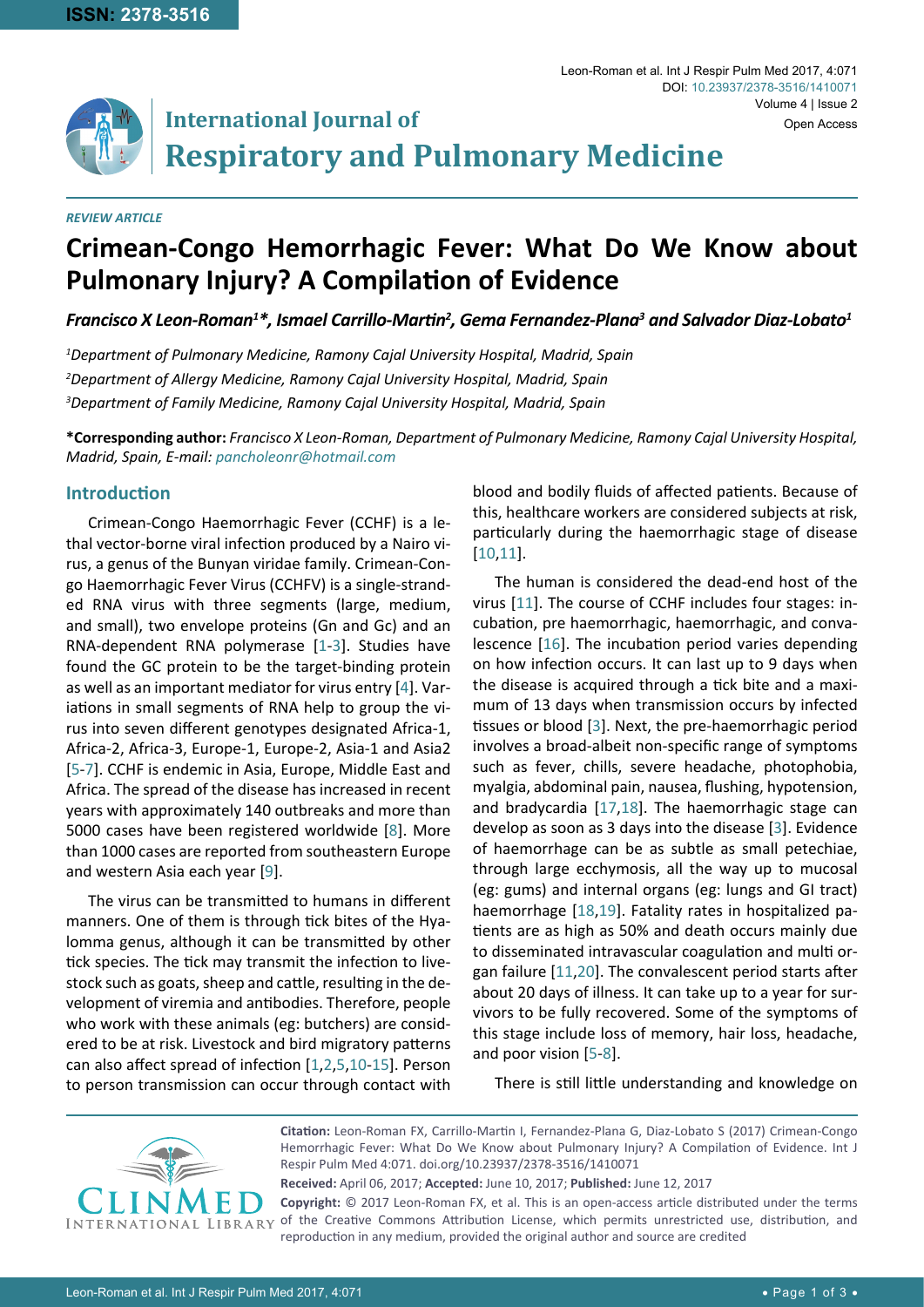how does CCHFV affect the pulmonary system because only a handful of studies have been conducted in this regard [[21\]](#page-2-19). Therefore, the purpose of this article is to exhibit what is known so far about CCHF from a pulmonary point of view. We try to make a compilation that reasonably depicts the degrees in which the disease can affect the respiratory tract, and how does previous pulmonary disease alter severity of disease and its prognosis. Additionally we found a case report in which ribavarin was given and successfully improved the patient both clinically and radio logically.

#### **Evidences**

According to Sannikova IV, et al. in 2007, the pulmonary lesion caused by CCHF may behave as Acute Respiratory Distress Syndrome (ARDS). Also, during the haemorrhagic stage of the disease haemoptysis, pulmonary haemorrhage, and bleeding into the pleural cavity could be manifestations of the disease. In their study, they found that severity of disease correlates with elevation of pro inflammatory cytokines [[22\]](#page-2-18).

A case report published by Doganci L, et al. in 2008, exposed the case of a young adult Turkish man who presented with non-productive cough and bilateral crackles, fever, skin rashes, myalgia, nausea, diarrhoea, and occasional epistaxis. They diagnosed him with CCHF and then performed a CT-scan of the chest, which confirmed what they saw in a previous chest radiograph. The patient had bilateral patchy alveolar infiltrates, in relation with a diffuse alveolar haemorrhage. Ribavirin therapy was initiated with successful clinical and radiological results. Emphasis was placed on the contagious nature of the virus and the high-risk probability for nosocomial spread in bronchoscopes contaminated with patient blood [\[23](#page-2-20)].

There is a study published in 2009 in which Abadoglu O, et al. conducted a questionnaire that reveals history of diagnosed symptoms of asthma, non-specific bronchial hyper reactivity, allergic rhinitis, and history of other familial allergic diseases. They applied the questionnaire to 114 diagnosed CCHF cases, and to 122 healthy controls. The study found that there was no relation between self-reported allergic diseases and CCHF. They did, however, find that some symptoms could be more or less severe depending on pre-existing conditions or history of disease [[24\]](#page-2-21).

In 2011 Dogan OT, et al. published a study to determine common symptoms, clinical signs, and radiological changes. It was a retrospective study of 108 patients who had laboratory confirmation of CCHF. For each patient they studied the clinical history, and analysed the patient's age, sex, occupation, city of residence, history of tick bite or of tick removal, smoking history, chest X-ray results, outcome, and clinical and laboratory findings. They realized that dyspnoea and cough were common symptoms, but haemoptysis was only present in six cases. Patients also presented productive coughing, dyspnoea, and chest pain. In chest radiography they noticed 19 cases with parenchymal infiltration, 15 cases with hilar pathology, and 7 with pleural thickening, 6 with interstitial pathology, and 1 with mediastinal pathology. Interestingly (albeit not statistically significant), pathologic radiographs were more common in patients who eventually died from the disease than among survivors. The rest of them had no pulmonary affection reported by chest X-ray. Seven patients died because of severe pulmonary infection, and haemorrhage [\[25](#page-2-16)].

In a similar study from 2014, Bilgin G, et al. analysed the medical histories of 128 patients who had laboratory confirmation of CCHF. They focused wanted to correlate disease with patient's age, sex, occupation, place of residence, contact with ticks, smoking history, laboratory findings, and pulmonary radiological changes. The pulmonary radiographs revealed infiltration, hilar and interstitial pathology, pleural thickening and effusion in 25% of the patients. The rest of them were normal. 9.4% of patient's presented bilateral pulmonary affectation, they didn't detect acute respiratory distress syndrome signs. They didn't find statistically significant differences between survivors and non-survivors in terms of sex, contact with ticks, place of residence, smoking, symptoms and physical examination findings related to the respiratory system. They saw that haemoptysis, chest pain, dyspnoea, and pulmonary infiltration or haemorrhages are indicative factors of worse prognosis and mortality. Patients also presented cough, sputum, rales and rhonchi. Pleural effusion was presented in only one patient without a clear cause. Another interesting finding in this study was the elevation in C-reactive protein. In this regard, they found that patients who eventually died from CCHF were higher than in patients who survived the disease. This finding was found to be statistically significant [[26\]](#page-2-17).

Finally in 2016, a retrospective study by Aktas T, et al. examined CCHF viral infection and its consequences at systemic inflammation, pulmonary vascular beds, and lung tissue. They designed a retrospective study of 45 patients. They included patients who were diagnosed by laboratory analysis with CCHF and with a thoracic computer tomography for evaluation of the lungs (measurement of pulmonary trunk, main pulmonary arteries, atria, and ventricles). These measurements were compared with the control group (patients with normal thoracic CT). They found that the study groups average pulmonary artery diameter was larger than that of the control group (p < 0.001). This is important because pulmonary hypertension may appear in these conditions and could affect the clinical course of the illness. To add up, patients with CCHF could present alveolar haemorrhage, pleural effusion, acute respiratory distress syndrome and shock, with an increased systemic inflammatory response affecting the lungs. However, pathophysiological changes in CCHF are still unknown [[22](#page-2-18)].